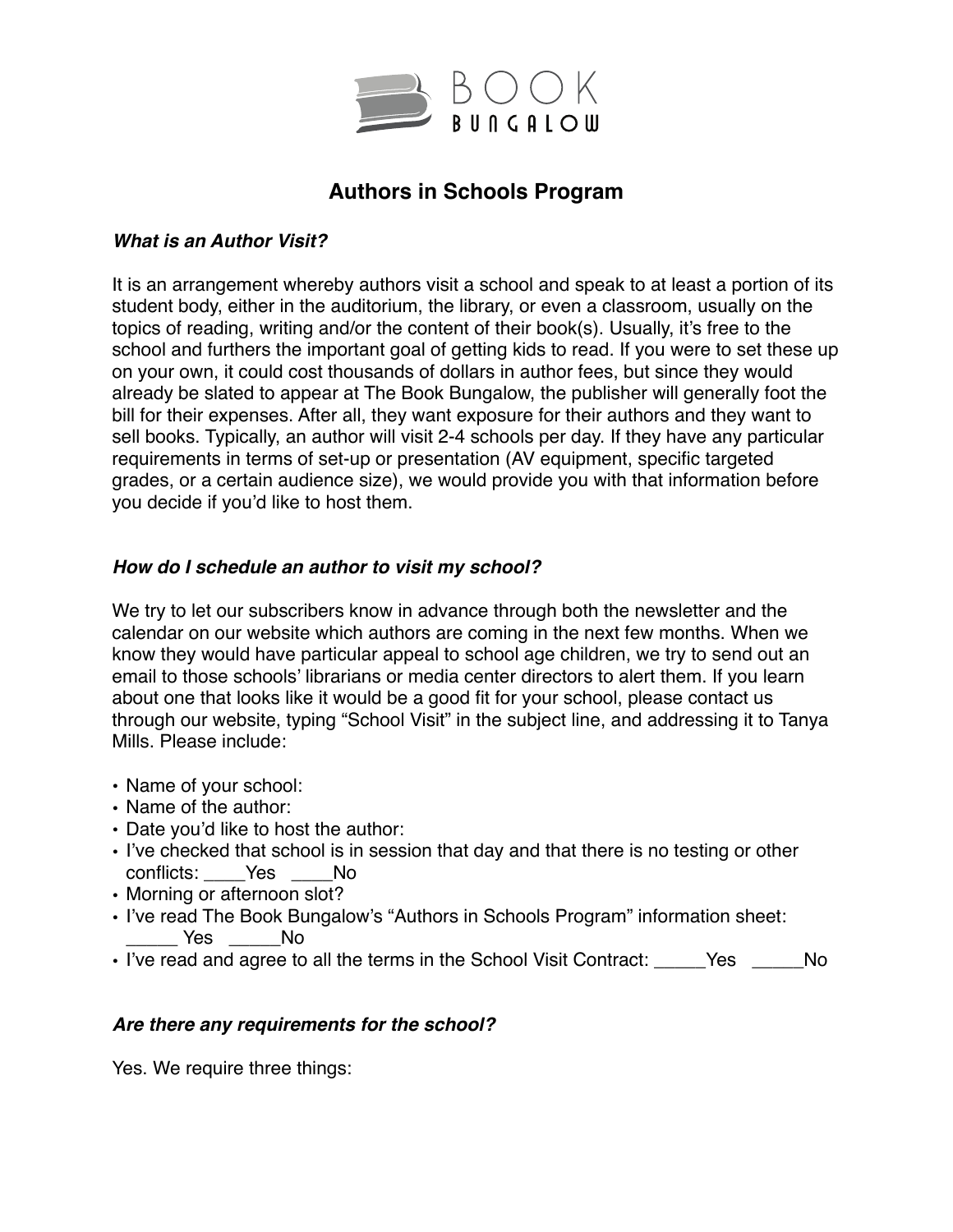- 1. You or your principal read and sign the Author/School Visit Contract to make certain things go smoothly. We kindly ask that you read and sign this contract *before* committing to host an author at your school. (Each author you host requires a new contract to be signed.)
- 2. By committing to host an author, the school agrees to purchase a minimum of 25 copies of the book(s) being promoted (unless the author is offering to appear under different arrangements). Schools usually hit this number very easily. Below, you will find a list of ways the school can help promote the visit to encourage book sales.
- 3. That the school will handle all the money that comes in from the students. The school keeps all of this money (including the money earned from sales on the day of the event) and The Book Bungalow will send a single invoice at the very end to the school.

### *I've scheduled an Author Visit. Now what?*

As soon as the event has been confirmed, The Book Bungalow will email you an official confirmation, and ask you a few logistical questions. Following that, you'll receive a "Next Steps" email that will include an Order Form/Flyer. We'll order 25 books for you to sell at your school (regardless of whether the author has made different arrangements) and let you know when those come in so you can pick them up at our store.

#### *What is an Order Form/Flyer?*

This is a flyer letting students and their families know about the event, the author, and their book(s), and it gives them the opportunity to buy a book in advance of the event so they can have it signed by the author (either at the event or before-hand, depending on the author's schedule). This form helps us know if we need to order additional books, and it is a requirement if the publisher is sending the author to the school free of charge. An actual order form, the flyer is also designed to help advertise and promote the Author Visit, and can be used both before and after the event (students may want to order the book after the author's presentation . . . even up to a week later). Please emphasize to students, however, that if they want a signed copy, they'll need to pre-order the book (although some authors will leave signed book plates that can be placed inside later).

•

### *How do I prepare for the Author Visit?*

If The Book Bungalow weren't just getting started and if it had several part-time staff to help out, we would do some of the following for you, but, at this point, we are stretched about as far as we can go. For the time being, then, it is the responsibility of the school to promote the event and distribute the Order Form/Flyer.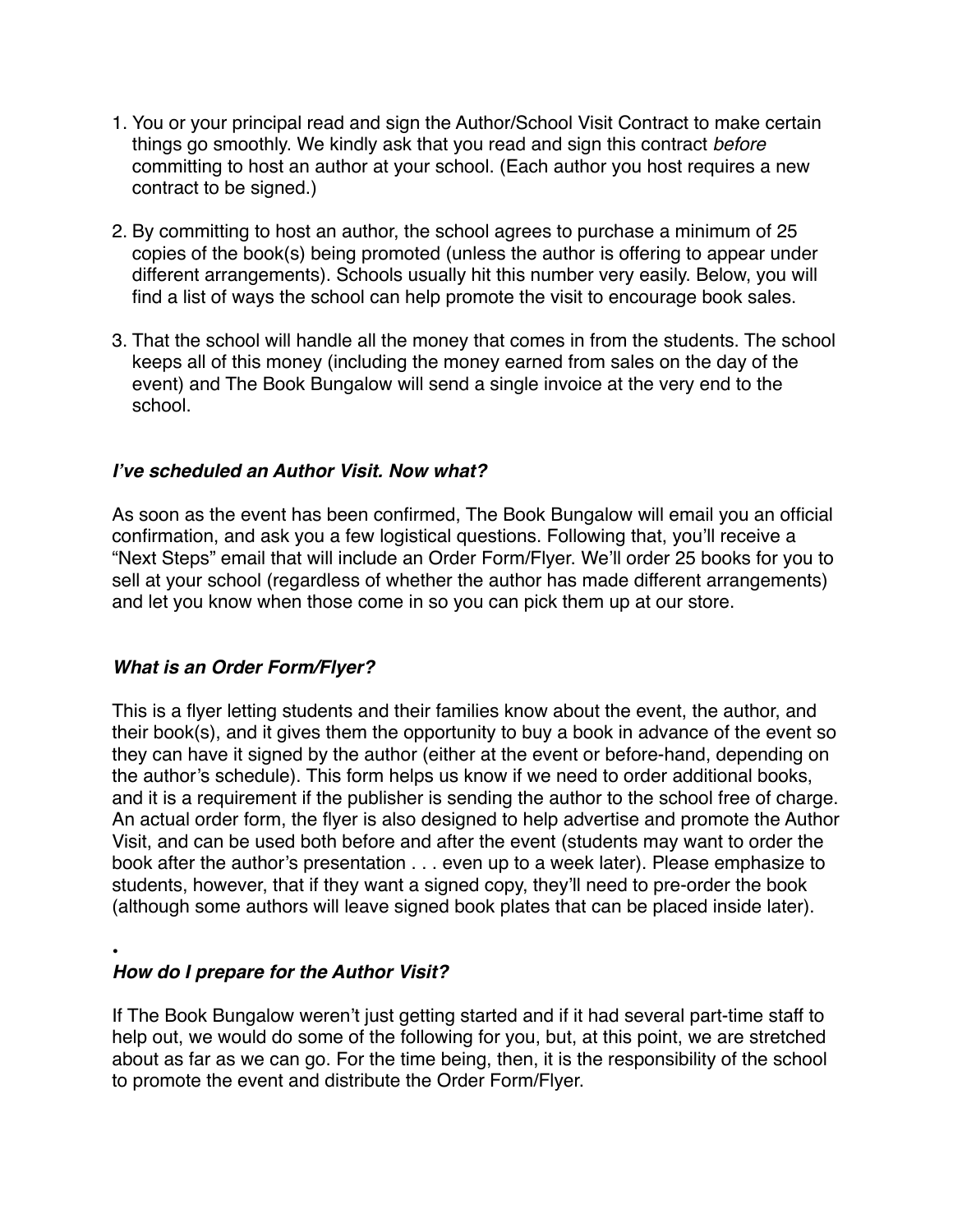Getting ready for the visit can be a lot of fun, and a learning experience in and of itself! The author is a guest of the school, and this is your chance to roll out the red carpet, so to speak, and show off your school. None of the following is required, but consider these tips that have worked for other schools, and pick four or five that will work for you:

- *•* Include the Order Form/Flyer in Weekly Folders that go home with students (definitely do this one)
- *•* Post the flyer around the school in the weeks before the event
- *•* Post it on the school's and PTA's or PTO's website
- *•* Share it on social media outlets
- *•* Send out eBlasts about the event from the school and PTA/PTO
- *•* Include the Author Visit in the morning announcements in the week leading up to it (some do it daily, and some have students make the announcement)
- *•* Have the students/art teachers create posters to hang around the school
- *•* Have the library buy copies of the books for their shelves, so they're available to students afterward to check out
- *•* See if the PTA/PTO would like to buy some as prizes as prizes throughout the year remember to get them signed!
- *•* See if the teachers would like to buy any for their classrooms
- *•* Create giant Welcome banners for the author to hang outside the school's entrance and other key spots inside where the author will see them
- *•* Have the librarian print a list of all the author's titles that are available in the library (Adding the book covers makes a nice visual too)
- *•* Have the librarian create a book display of the author's books (maybe even add in other titles, noting "If you liked this, then you'll like this")
- *•* Have the librarian talk to all classes during their Media/Library special about a week or so before the author comes. Mention who the author is, the books they've written, what they're about . . . even do a read aloud
- *•* Put flyers up in the bathrooms (and stalls)
- *•* Talk to the PTA/PTO about helping to promote the Author Visit
- *•* Read the book in the school's book group if they have one
- *•* Have students write blurbs for the author's books (and don't forget to send them to Tanya at The Book Bungalow so we can publish them on our website and in our newsletter and even create shelf talkers!
- *•* Use the student blurbs in advertising around the school
- *•* Teach a lesson in marketing and advertising and have the students come up with ideas to promote the Author Visit
- *•* Teachers can read some of the book aloud in their classes, do writing assignments based on the book, and conduct a book club around the title
- *•* Have a contest where a student can be selected to introduce the author
- *•* Make a "Reserved for [the Author]" sign and put it in one of the parking places . . . or attach the sign to an orange cone. (Be sure to tell us which spot it will be so we can let the author know.)
- *•* If you have a band/orchestra/chorus in your school, welcome the author to the school's entrance with music
- *•* Assign a student escort to the author for their visit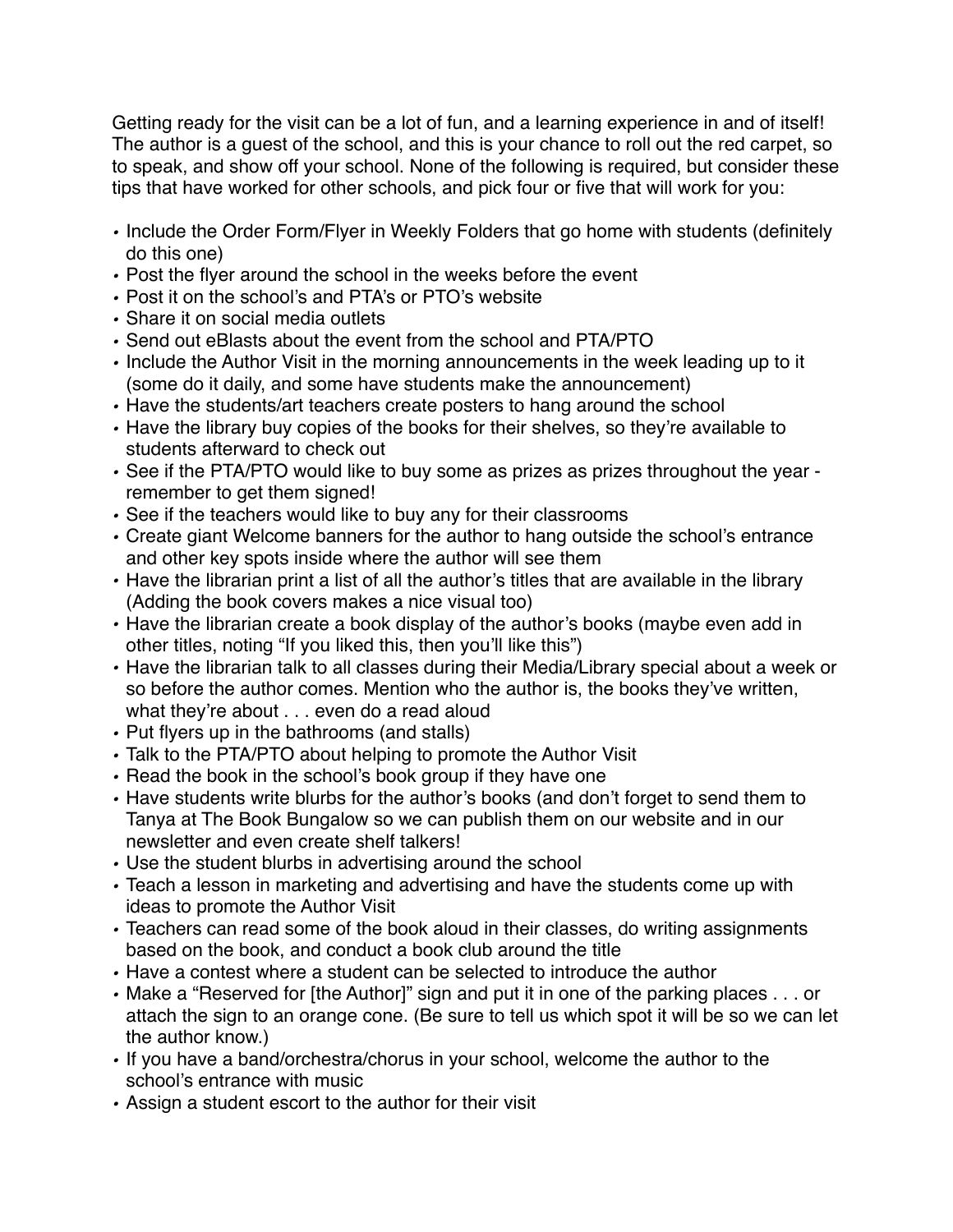- *•* Have an author visit ambassador(s) who can visit classrooms and briefly talk about the upcoming visit: author's name, date, read a short bio of the author, name some of their books, etc. (This is a great lesson in public speaking!)
- *•* Bake the author cookies! They could even be decorated with something from one of their books. This is especially great when there's a particular food mentioned in the book.
- *•* Just have fun and get creative!

### *What logistics do I need to take care of in advance of the event?*

There are really only three things:

- 1. Provide the information noted below in an email to The Book Bungalow, so we can prepare the Order Form/Flyer
- 2. Have the books for sale and collect the forms and money
- 3. Promote the Author Visit (see the bulleted list above)

The Book Bungalow will create the Order Form/Flyer for the school to distribute. It will be emailed to you as a PDF file. Although it's in color, it copies nicely in black and white. There are a few items on the form that will be unique to each school, so we require the following information:

QUESTIONS TO HELP US CREATE THE ORDER FORM/FLYER

- 1. Exactly who will collect the forms/money? (The Main Office? The School Librarian? The PTA?) The line on the Order Form/Flyer that says, *Please return order forms to your teacher or the Main Office*, may need to be modified, according to your school's decision.
- 2. Typically, schools or PTAs can accept cash and checks. If they can accept credit cards, please let us know and we'll add it to the form.
- 3. Who should the checks be written out to? The line on the Order Form/Flyer that says, *Payment: Cash or check. Please make checks payable to . . .* needs to be worded correctly according to your school's desires. Is it the school? The PTA? Please let us know.
- 4. The author will need to be introduced at the beginning of the event. In addition to having a school administrator welcome the author and get things started, it's often a unique and memorable opportunity for one of the students to introduce the author (particularly if they happen to be a fan). You may want to conduct an "Introduce the Author Contest" to help promote the event.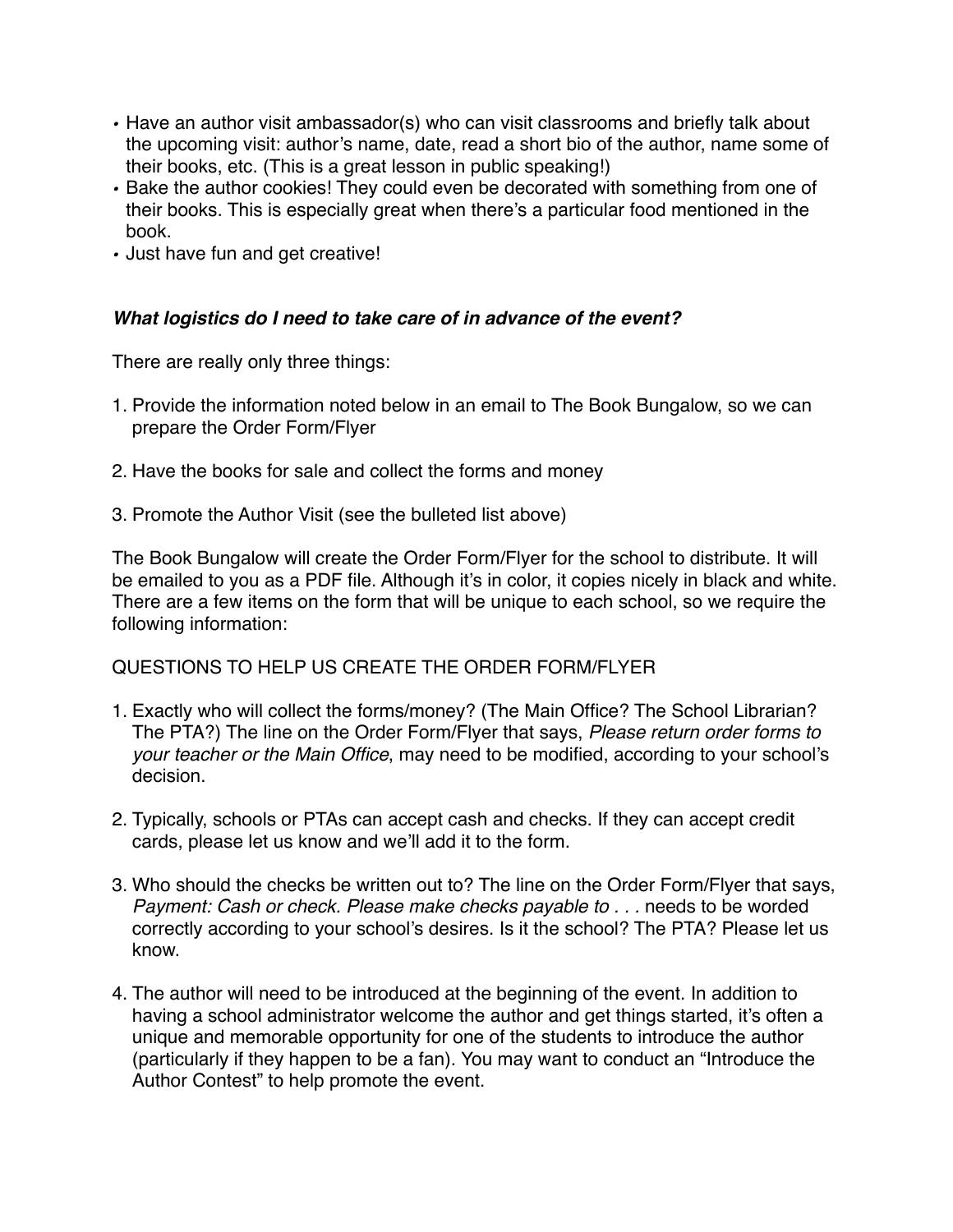### BOOKS FOR SALE & MONEY COLLECTION:

- 1. About two weeks before the Author Visit and for about one week afterwards, the school will have books available for sale. The Book Bungalow will have these books ready to be picked up at the store. The school will make them available to students. We'll note the titles and quantities at the beginning, and then whichever books are left over one week after the event will be returned to The Book Bungalow. We'll tally what sold and a single invoice will be sent to the school for payment for whatever books sold. That means there will be one invoice for all pre-order sales, on-site sales, day-of sales, and post-event sales. This way students can buy the books on the spot when it's convenient for them. We know how many we start with, and we subtract however many we end up with to calculate how many sold. Then we send a single invoice.
- 2. Hopefully, any orders made via the Order Form/Flyer in advance can be fulfilled with the books for sale at the school. If not . . . if you're running low, please let us know ASAP by the deadline date so we can get them ordered in time for the visit. (The Order Forms/Flyers will need to be matched up with the books, so please have them handy.)

*\*Please note: Sometimes the book the author is promoting doesn't come out until just days before their visit - or sometimes that very day. Therefore, the book wouldn't be available to you (or us) until then. We'll let you know if this is the case, and adjust accordingly. (Usually, in these cases, the author has older titles we can get in advance and await the new one.)*

#### *Why do we have to work so far in advance and why are there deadlines?*

Publishers schedule authors on their book tours 4-6 months in advance. That's when they contact bookstores like The Book Bungalow. There are a lot of moving parts when trying to coordinate all travel logistics for an author who will be traveling all over the country. While we don't need to do everything 4-6 months out, the publisher needs to know that the school is committed to hosting the author, and that scheduling conflicts (such as testing or school break) won't frustrate the author's visit.

Event logistics should begin 4-6 weeks in advance of the Author Visit. This has to do with preparing the Pre-Order Form, giving the school enough time to share it and enough time for the school to let us know which books have been pre-ordered by the students, and giving us enough time to order, receive, process, and get the books ready to go to the school. This takes weeks. Please pay close attention to the deadlines!

#### *How is money collected from the students who buy books?*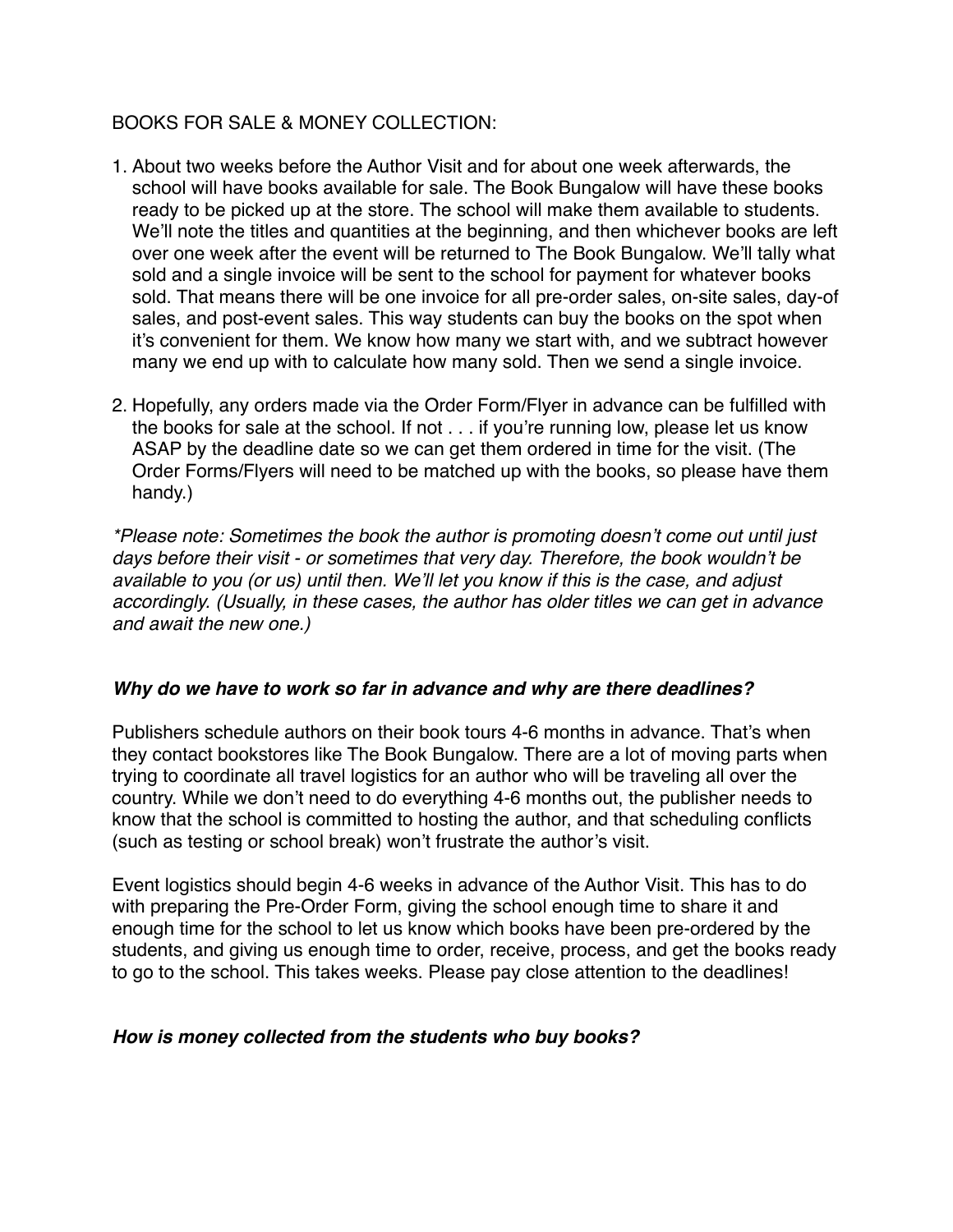Once the Order Form/Flyer has been distributed, the school chooses its own method of collecting the forms and money, then writes a single check to The Book Bungalow for the full amount a week after the visit has occurred.

### *What happens on the day of the event?*

ARRIVAL, SET-UP & INTRODUCTIONS:

- The author should arrive 30-45 minutes before the start time of the event (there may have to be some flexibility here if he/she is doing more than 2 visits that day)
- The author, a Media Escort (possibly), and most often a Book Bungalow staffer will be there
- They'll need a place to set any jackets, bags, etc.
- Determine a place for the author to sign books for the students
- They'll want to see the event space and make sure all AV needs are met and the room is set and ready to go
- It's always nice to meet and say hello to the principal--and any other important school officials

## SHOWTIME:

- Begin by having the school welcome everyone and introduce the event and The Book Bungalow. (Since we're so new, it would be nice to give our staff person a brief minute to talk about the store and its programs and events.) Then either hand it over to the designated student (if one has won the competition or otherwise been chosen to introduce the author) to introduce the author or introduce him/her yourself. Either way, we can provide you with information about the author.
- The author will give their presentation

# AS THE PRESENTATION ENDS:

- At the conclusion of their presentation, please have school staff come up on stage (if this is in the auditorium) to thank the author, dismiss the students, and talk about any school-related housekeeping needs. (This gives the author a chance to get in position for signing books.)
- Feel free to post photos and such on social media to let the community know about this fun event! Please tag us! (#book\_bungalow) Tag the author, too. (It's usually just "#" and their full name and/or book title. Just ask us if you're not sure.)
- The author can begin signing books for those students who already have them
- The Order Form/Flyer should be distributed again at the end of the event, or sent with the teachers to hand out that day while the event is fresh in the students' minds.

DEPARTURE: